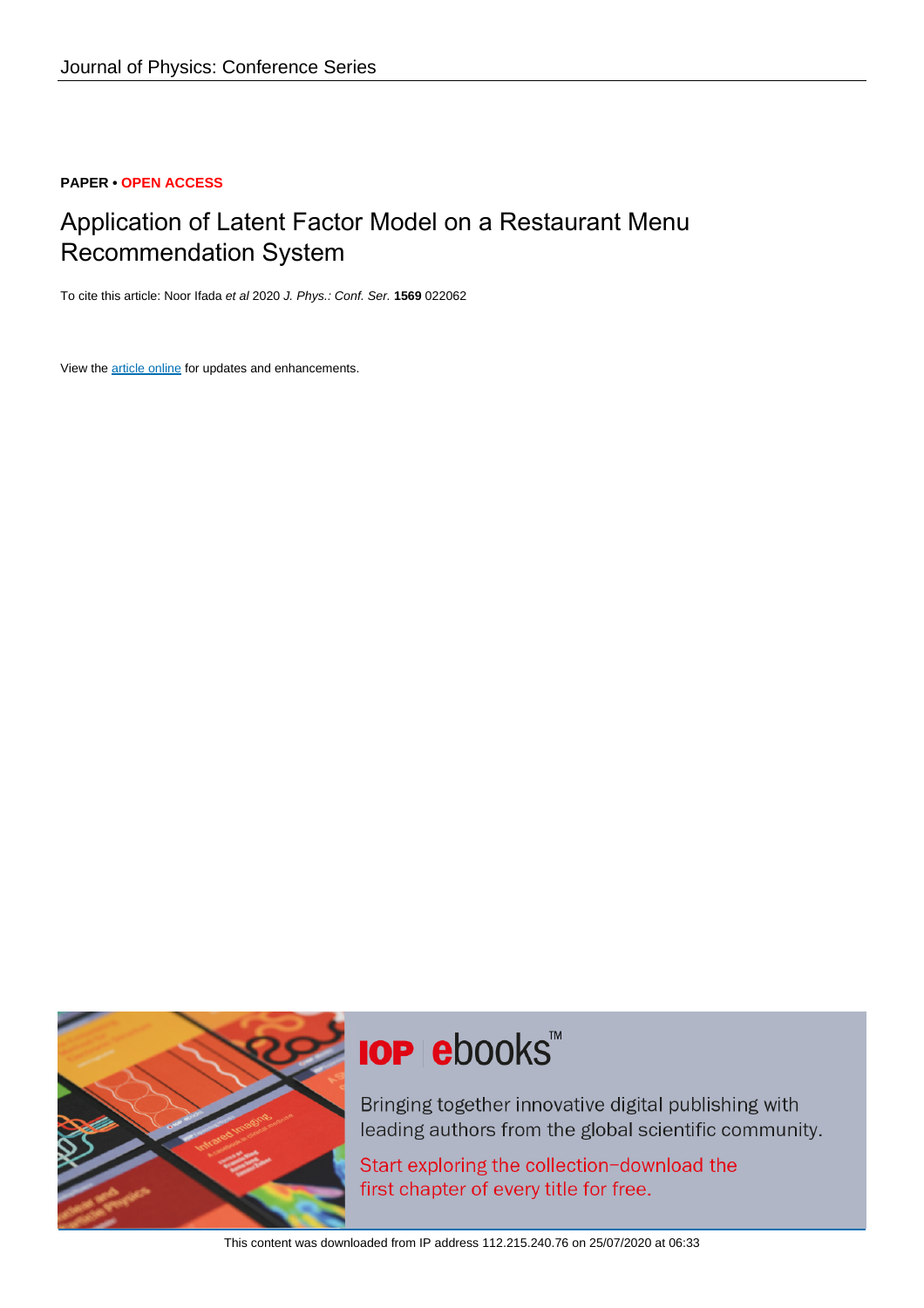#### doi:10.1088/1742-6596/1569/2/022062

## Application of Latent Factor Model on a Restaurant Menu Recommendation System

#### Noor Ifada <sup>1,</sup>\*, Zemmy Muamal Humaidi <sup>2</sup>, Mochammad Kautsar Sophan <sup>3</sup>

<sup>1,2,3</sup> Informatics Department, University of Trunojoyo Madura, Indonesia, 69162

\* Corresponding author: noor.ifada@trunojoyo.ac.id

Abstract. A restaurant menu recommendation system is becoming a necessity following the trend of eating out at the restaurants. The task of such a system is to generate a top- $N$  list of menus that may be of interest to a customer, in which the customer previous rating behavior is used as the learning model. In this paper, we apply the SVD (Singular Vector Decomposition) latent factor model as the learning technique of the recommendation system. Beforehand, we implement the mean imputation technique to fill in the missing rating entries so that SVD can also deal with the new customer that has no rating record in the system. Evaluation on a realworld restaurant menu recommendation dataset shows that our recommendation system is able to generate a top-10 list of menu recommendations to a target customer and that the results of the low-rank approximation using SVD are comparable with that of the full-rank.

Keywords: latent factor model; low-rank approximation; recommendation system; restaurant menu; SVD; Singular Vector Decomposition

#### 1. Introduction

Nowadays, eating out at restaurants has become a lifestyle [1, 2]. A restaurant is a business that sells various menus of food and drinks to its customers. The bigger the business, the more menus are offered. Consequently, choosing which menus to be ordered can be challenging for the customers since the choice of the menus provided is overwhelming.

Recommendation systems help users to tackle the problem of having to find items suit their preference by generating a set of a personalized list of recommendations that might be of interest its users by learning through their previous rating activities [3, 4]. In this case, the task of a restaurant menu recommendation system is to generate a list of menus that may be of interest to a customer by learning from his previous rating behavior.

Collaborative Filtering (CF) is a very popular learning approach in RS [3-6], in which the latent factor models are considered to perform the best [4]. Such models learn from the rating data to derive the latent relationships between its dimensions. One of the well-known methods of the latent factor model is the Singular Value Decomposition (SVD) [7-9] in which the low-rank approximation technique is implemented. Low-rank approximation means that to generate the list of recommendation, we use the reduced size of the dimension of the latent factors instead of their full size. On the other hand, CF is known to typically suffer from a sparsity issue that impacts the recommendation performance [5, 10-14]. The problem occurs since the unobserved rating entries are commonly dominant in numbers compared to the observed data.

Content from this work may be used under the terms of theCreative Commons Attribution 3.0 licence. Any further distribution of this work must maintain attribution to the author(s) and the title of the work, journal citation and DOI. Published under licence by IOP Publishing Ltd 1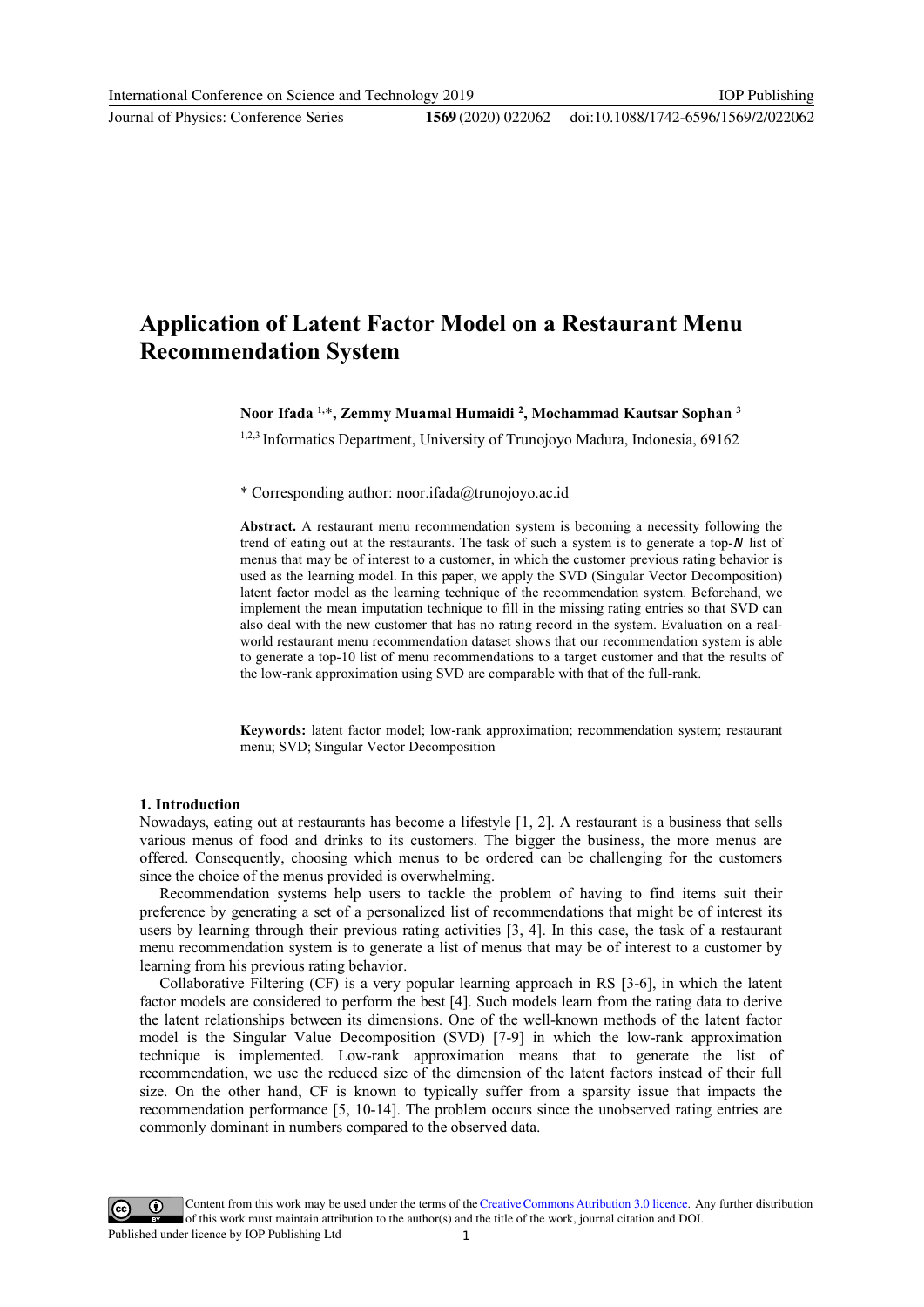International Conference on Science and Technology 2019

Journal of Physics: Conference Series **1569** (2020) 022062

Our work is focusing on a restaurant menu recommendation system that applies the low-rank approximation using SVD as the latent factor model to learn from the rating data. To deal with the sparsity issue, we implement the mean imputation technique [15] that is to replace the non-observed

rating entries with the mean rating of each menu, resulting in dense rating data.

Experiment results in a real-world restaurant menu rating dataset show that the recommendation system can generate a top- $N$  list of menu recommendations to a target customer. We also show that the low-rank approximation using SVD works effectively as its results are comparable with that of the full-rank.

The summary of our contributions is as follows: (1) a restaurant menu recommendation system that implements low-rank approximation using SVD as the latent factor model to learn from the menu rating data, (2) and the implementation of mean imputation technique to deal with the missing rating entries.

#### 2. Literature Review

The task of a recommendation system is to generate a top- $N$  list of recommendations to the users. A widely approach used in the recommendation systems is Collaborative Filtering (CF). It can be implemented based on the memory-based or model-based approach [4]. The memory-based is a CF approach that employs the users or items similarities to generate the list of recommendations to a target user [4]. On the other hand, the model-based is a CF approach that develops a model to learn a pattern based on the training data and then uses it to generate the list of recommendations [4]. Several approaches can be implemented to create the model using Bayesian [16], clustering [17-19], and latent factor model [7-9, 20, 21] techniques. The later performs the best in compared to others[4] that we apply the technique to our restaurant menu recommendation system.

The latent factor model can be solved using Singular Value Decomposition (SVD), Principal Component Analysis (PCA), Probabilistic Matrix Factorization (PMF), and Non-Negative Matrix Factorization (NMF) methods [4]. Out of those four methods, the SVD is the most popular one [9]. For this reason, our study applies the low-rank approximation using SVD latent factor model as the learning technique of the recommendation system.

The CF approach commonly suffers from the sparsity problem, which impacts the recommendation quality [10]. This issue can be tackled by using imputation [11, 15, 22] or clustering [11-14, 23, 24] technique. The former is more straightforward, and thus it is simpler compared to the later. Therefore, our study implements the mean imputation technique [15] to deal with the sparsity issue in the recommendation model.

#### 3. Applying Latent Factor Model on a Restaurant Menu Recommendation System

#### 3.1. Overview

Our work focuses on building a restaurant menu recommendation system that applies a latent factor model. To address the sparsity issue of customer-menu rating data, we use the mean rating of each menu to impute the missing values rating matrix before applying a latent factor model technique. Low-rank latent factor matrices of customer and menu are then computed by reducing the dimension of the latent factors. Figure 1 shows the framework of our study.

#### 3.2. Preliminary

The rating data consists of observed entries which form the binary correlations between customers and menus. Each rating score represents the customer's level of preference towards menus. Let  $U =$  $\{u_1, u_2, u_3, \dots, u_m\}$  be the set of *m* customers and  $I = \{i_1, i_2, i_3, \dots, i_n\}$  be the set of *n* menus. The binary correlation of rating data is modeled as a rating matrix of  $R \in \mathbb{R}^{m \times n}$ , in which  $r_{ui}$  denotes the rating given by customer  $u$  to menu i. Whereas  $U_i$  indicates the set of customers who have rated menu *i*. Figure 2(a) presents the toy examples of a rating matrix  $R \in \mathbb{R}^{3 \times 4}$  where  $U = \{u_1, u_2, u_3\}$  and  $I =$  $\{i_1, i_2, i_3, i_4\}$ . Therefore,  $U_1 = \{1, 2\}$ ,  $U_2 = \{1\}$ ,  $U_3 = \{2\}$ , and  $U_4 = \{1, 3\}$ .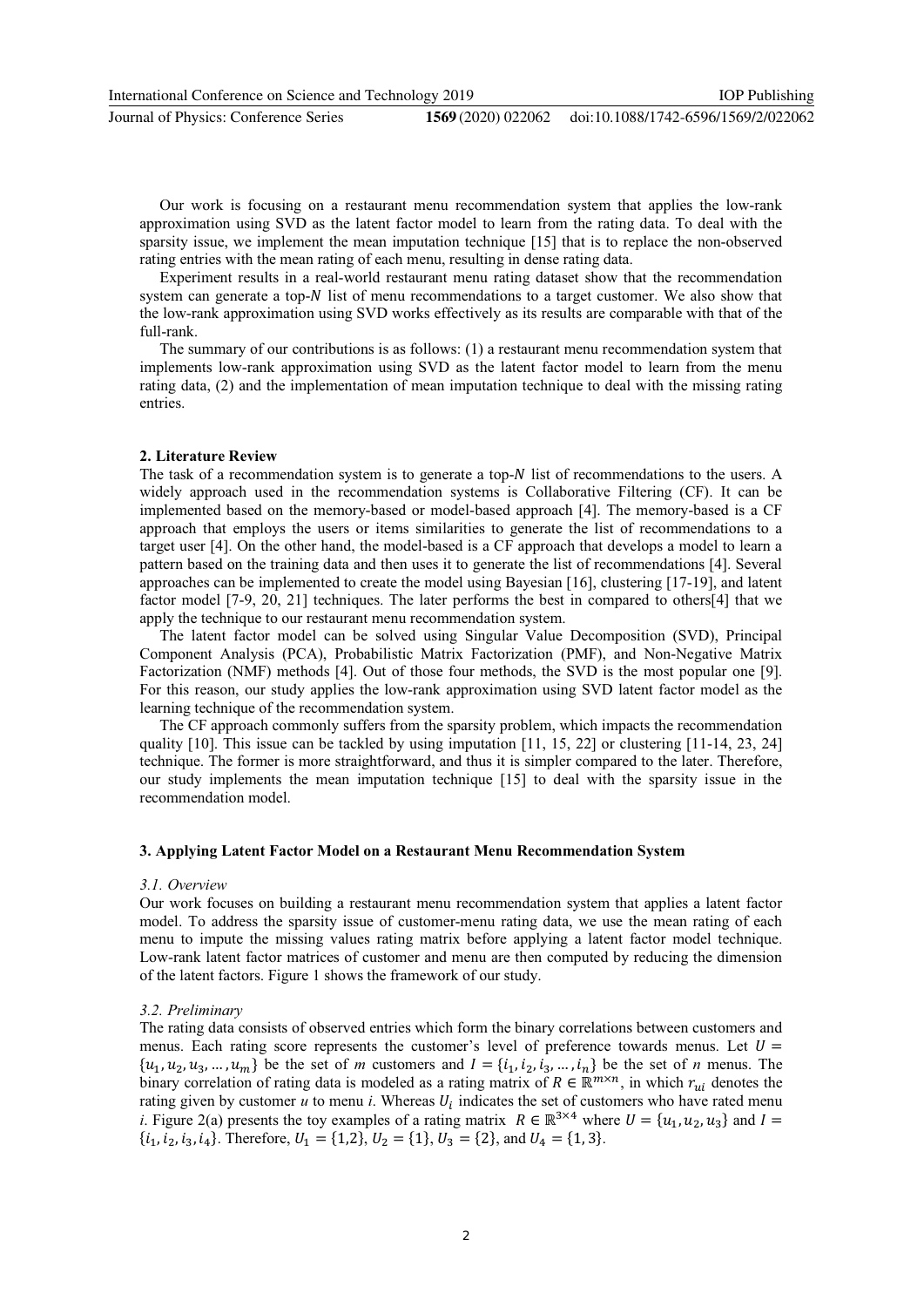doi:10.1088/1742-6596/1569/2/022062



Figure 1. Framework of the application of low-rank approximation using a latent factor model on a restaurant menu recommendation system

|          |                | Menu             |                |                   |              |          |    |                | Menu               |                |       |              |
|----------|----------------|------------------|----------------|-------------------|--------------|----------|----|----------------|--------------------|----------------|-------|--------------|
|          |                | $\boldsymbol{l}$ | $\mathbf{z}_2$ | $\mathbf{I}$      | $\mathbf{I}$ |          |    |                | $\boldsymbol{i}_I$ | $\mathbf{z}_2$ | $l_3$ | $\mathbf{I}$ |
| Customer | $u_1$          |                  |                | $\theta$          | 2            |          |    | $u_1$          |                    |                | 3     | ာ            |
|          | u <sub>2</sub> | 4                | 0              | 3                 | 0            | Customer |    | u <sub>2</sub> |                    |                | 3     | 3            |
|          | $\mathbf{u}_3$ | $\theta$         | 0              | $\mathbf{\Omega}$ | 4            |          |    | $\mathbf{u}_3$ | 2.5                | 5              | 3     |              |
| [a]      |                |                  |                |                   |              |          | (b |                |                    |                |       |              |

Figure 2. Examples of: (a) Sparse customer-menu rating matrix  $R$  and (b) Dense customer-menu rating matrix  $\hat{R}$ 

3.3. Low-rank Approximation using Singular Value Decomposition (SVD) In this paper, we implement the Singular Value Decomposition (SVD) as the latent factor model due to its popularity [9]. SVD factors a matrix  $R \in \mathbb{R}^{m \times n}$  into three matrices as [4]:

$$
R = V \cdot D \cdot W'
$$
 (1)

where  $V \in \mathbb{R}^{m \times m}$  and  $W \in \mathbb{R}^{n \times n}$  are the orthogonal matrices that respectively represent the latent factor of customer and menu, and  $S \in \mathbb{R}^{m \times n}$  is the diagonal matrix of singular values of R which satisfy  $\sigma_1 \geq \sigma_2 \geq \cdots \geq \sigma_{\min\{m,n\}} \geq 0$ . The SVD of a matrix is visualized in Figure 3.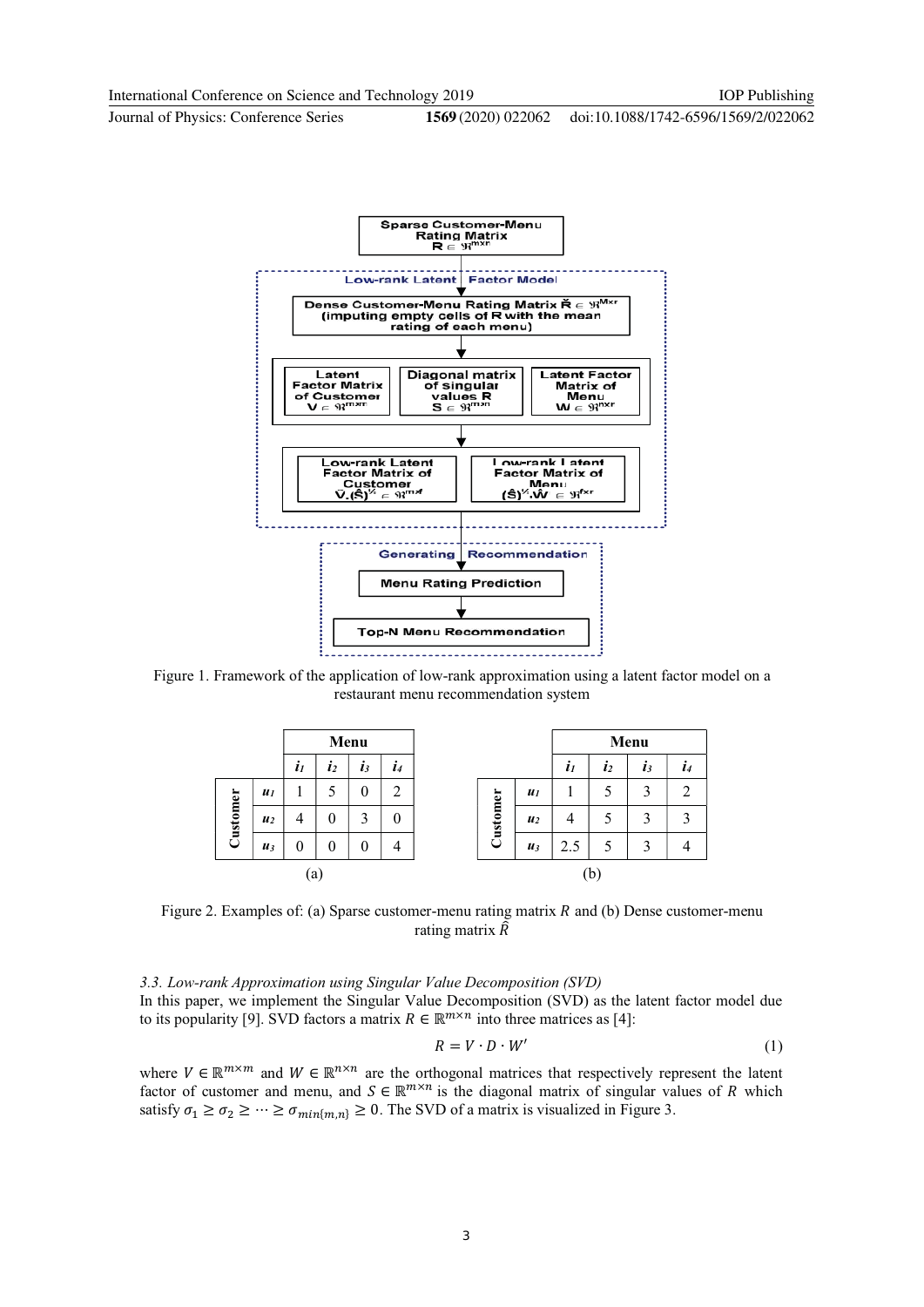

Figure 3. Visualization of SVD technique on a matrix

To deal with the sparse customer-menu rating data, we impute the missing value in  *with the* mean rating of each menu [15] to result in  $\hat{R}$ :

$$
\hat{r}_{ui} := \begin{cases}\nr_{ui} & if \ r_{ui} \neq 0 \\
\frac{\sum_{k \in U_i} r_{uk}}{|U_i|} & otherwise\n\end{cases}
$$
\n(2)

By this, the SVD technique is implemented on  $\hat{R}$ , instead of R. Figure 2(b) shows the sparse R (Figure 2) now becomes the dense  $\hat{R}$ .

```
Algorithm: Low-rank Approximation using SVD Technique
Input: Training set D_{train} := U \times I, the size of rank f
Output: Low-rank latent factor matrices \hat{V}\sqrt{\hat{S}} and \sqrt{\hat{S}}\hat{W}<br>Process:
1. Construct customer-menu matrix R \in \mathbb{R}^{m \times n} using rating data of D_{train} where m = |U|and n = |I|2. Calculate the mean rating of each menu. Fill in the empty cell of R with the
   value of mean rating accordingly, resulting dense customer-menu matrix \hat{R} \in \mathbb{R}^{m \times n}3. Apply SVD technique to matrix \hat{R} to produce V, S, W'4. Reduce the matrix S to dimension f5. Compute the square root of the reduced matrix \hat{S} to obtain \sqrt{\hat{S}}6. Compute the two low-rank latent factor matrices: \hat{V}\sqrt{\hat{S}} of size m \times f and \sqrt{\hat{S}}\hat{W}' of
   size f \times n
```
Figure 4. Algorithm of low-rank approximation using SVD Technique

Matrix  $R$  can be approximated using the low-rank SVD within three steps [7] by setting the rank  $f \ll min\{m, n\}$ . First, the diagonal matrix S is reduced to dimension f. Second, compute the square root of the reduced diagonal matrix  $\hat{S}$  to obtain  $\sqrt{\hat{S}}$ . Last, compute the two low-rank latent factor matrices of customer and menu, i.e.,  $\hat{V} \cdot \sqrt{\hat{S}} \in \mathbb{R}^{m \times f}$  and  $\sqrt{\hat{S}} \cdot \hat{W}' \in \mathbb{R}^{f \times n}$ . Figure 4presents the complete algorithm of the low-rank approximation using the SVD technique.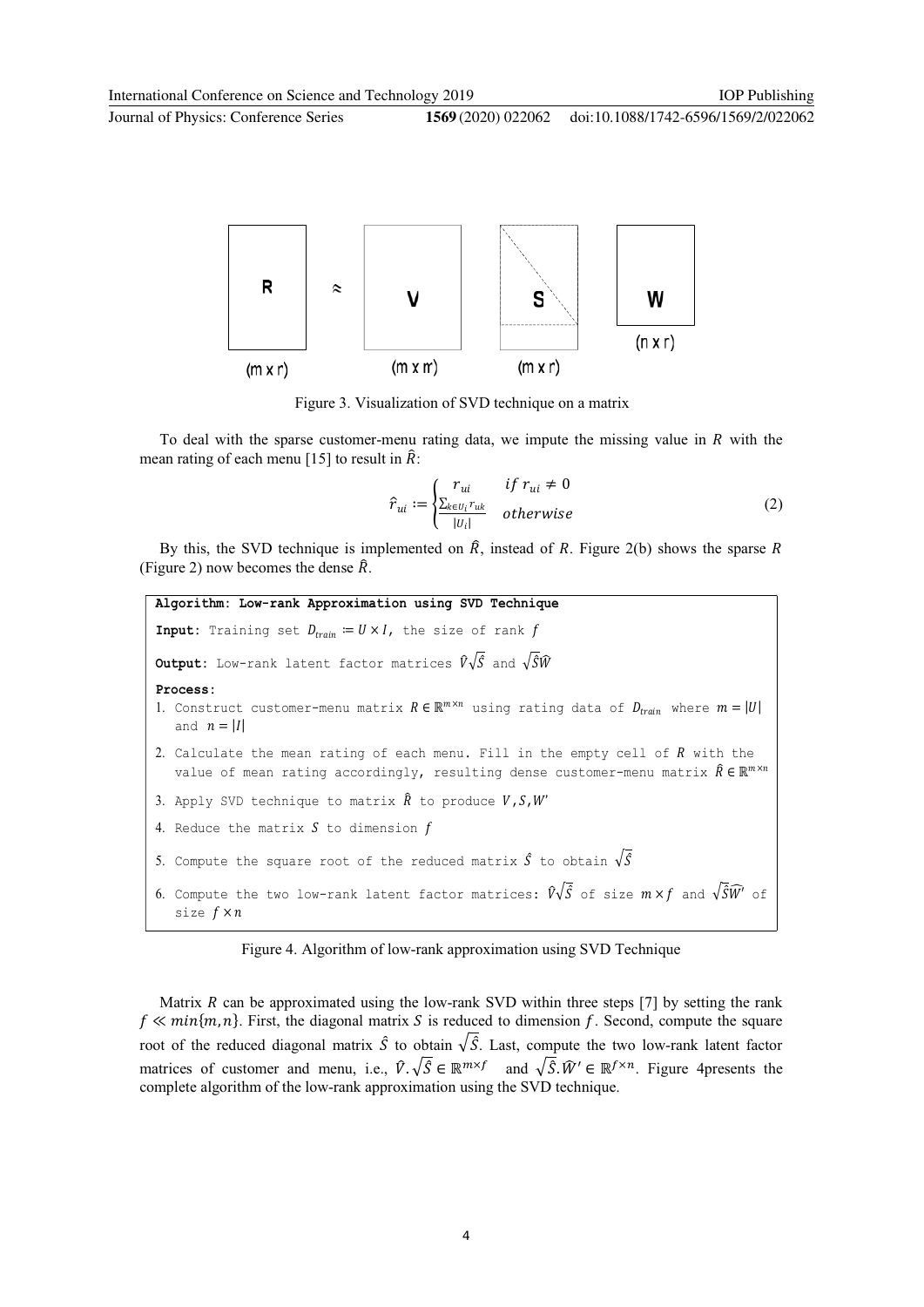#### 3.4. Generating Menu Recommendation

The menu rating prediction is calculated by using the low-rank latent factor matrices of customer and menu generated in the previous section. In this case, the rating prediction of a target customer  $u$  to menu *i* is computed by the dot product of the  $u^{\text{th}}$  row of  $\hat{V} \cdot \sqrt{\hat{S}}$  and  $i^{\text{th}}$  column of  $\sqrt{\hat{S}} \cdot \hat{W}'$ :

$$
p_{ui} = \sum_{k=1}^{f} (\widehat{V} \cdot \sqrt{\widehat{S}})_{uk} \cdot (\sqrt{\widehat{S}} \cdot \widehat{W}')_{ki}
$$
 (3)

Afterwards, the menus with high predicted ratings are recommended as a top- $N$  list of menu recommendations  $Top(N)$  to each target customer  $u$ .

#### 4. Empirical Analysis

#### 4.1. Dataset and Experiment Design

For the experiments, we manually collected the customer-menu rating data from the Laras Liris Resto & Coffee Shop<sup>1</sup> from January 2018 until September 2018. The collection consists of 100 customers, 119 menus, and 1344 menu rating.

To evaluate the recommendation quality, we implement the 4-fold cross-validation where each fold is randomly split into a 75% training set  $D_{train}$  and a 25% test set  $D_{test}$ . The recommendation quality is reported over the average results of all folds.

#### 4.2. Evaluation Metric

We measure the recommendation quality of each target customer  $u$  based on the following F1-Score formulation:

$$
F1 - Score(N) = \frac{2 \cdot (Precision(N) \cdot Recall(N))}{Precision(N) + Reca(N)}
$$
(4)

where

$$
Precision(N) = 100 \cdot \frac{|Top(N) \cap GT|}{N}
$$
 (5)

$$
Recall(N) = 100 \cdot \frac{|Top(N) \cap GT|}{|GT|}
$$
 (6)

where  $Top(N)$  is the top-N list of restaurant menu recommendations and  $GT$  is the list of ground-truth menus in  $D_{test}$ . The reported F1-Scores are the average scores of all customers in the  $D_{test}$ .

#### 4.3. Experiment Result

The restaurant application is built using the *Laravel PHP Framework*<sup>2</sup>, and the SVD technique is implemented using the Real Matrices Tools Class Package  $V 1.0.0<sup>3</sup>$ . The recommendation process is conducted whenever a customer opens the restaurant application.

Figure 5(a) and (b) respectively show the examples of the back-end results of menu rating prediction and top-10 menu recommendation for a target customer  $u_{119}$ . Meanwhile, Figure 5(c) shows the front-end results, i.e., web page display, of the top-10 menu recommendation. Note that the list of menu rating prediction in Figure 5 is cropped for convenient presentation. Furthermore, since the total number of customers recorded of the menu rating data is 100,  $u_{119}$  indicates that the customer is new in the system and that he will be recorded as the  $120<sup>th</sup>$  customer in the database – given that the indexing of PHP starts from 0. The generation of recommendations for customers that have no record in the  $D_{train}$  is possible since we implement the imputation technique formulated in Equation (2).

To evaluate the sensitivity of low-rank dimension  $f$ , we conduct experiments of various  $f$  by using the size of  $H \in min\{m, n\}$  multiply by a total grid of coefficients between 0.1 and 1 with an interval

-

<sup>1</sup> https://www.facebook.com/pages/Cafe-laras-liris-Lamongan/168047237302614

<sup>2</sup> https://laravel.com/

<sup>&</sup>lt;sup>3</sup> https://www.phpclasses.org/blog/package/10348/post/1-PHP-Matrix-Math-Library.html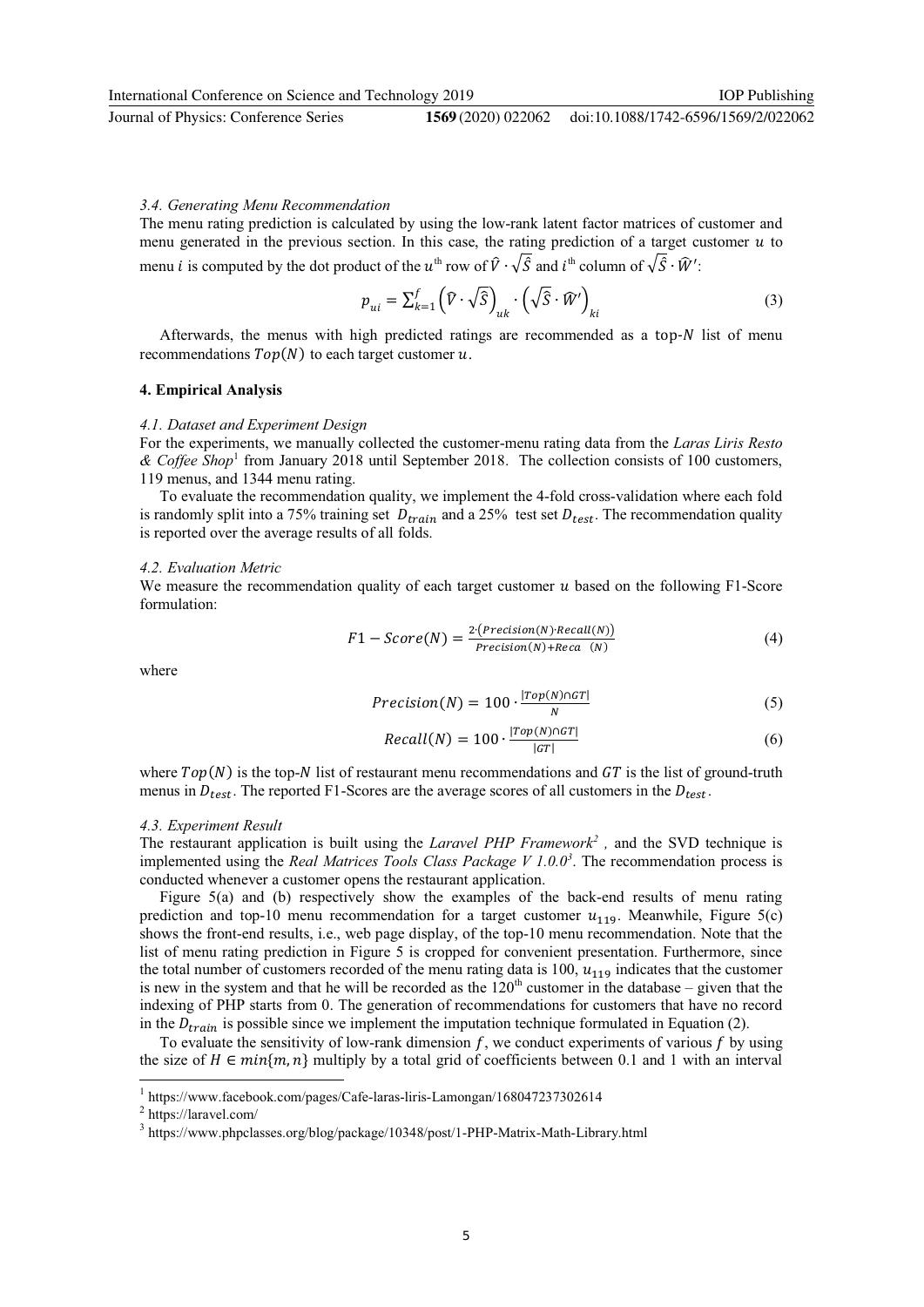of 0.1, resulting  $f \in \{ (0.1 * H), (0.2 * H), (0.3 * H), (0.4 * H), (0.5 * H), (0.6 * H), (0.7 * H), (0.8 *$  $F$ ,  $F$  (0.9  $*$  H),  $(1.0 * H)$ . Note that  $f = 1.0 * H$  means that the latent factor matrices are not truncated. Figure 6 shows that the best recommendation performance is achieved when  $f \in \{ (0.8 * H), (0.9 *$  $F$ ,  $F$ (1.0  $*$  H)}. These results confirm that the low-rank approximation technique (i.e.,  $f \in$  $\{(0.8 * H), (0.9 * H)\}\)$  can generate a comparable recommendation quality as the full-rank SVD (i.e.,  $f = 1.0 * H$ ).



Figure 5. Example of a target customer  $u_{119}$ : (a) back-end results of the menu rating prediction, (b) back-end results of the top-10 menu recommendation, and (c) front-end display of the top-10 menu recommendation



Figure 6. Low-rank dimension  $f$  sensitivity analysis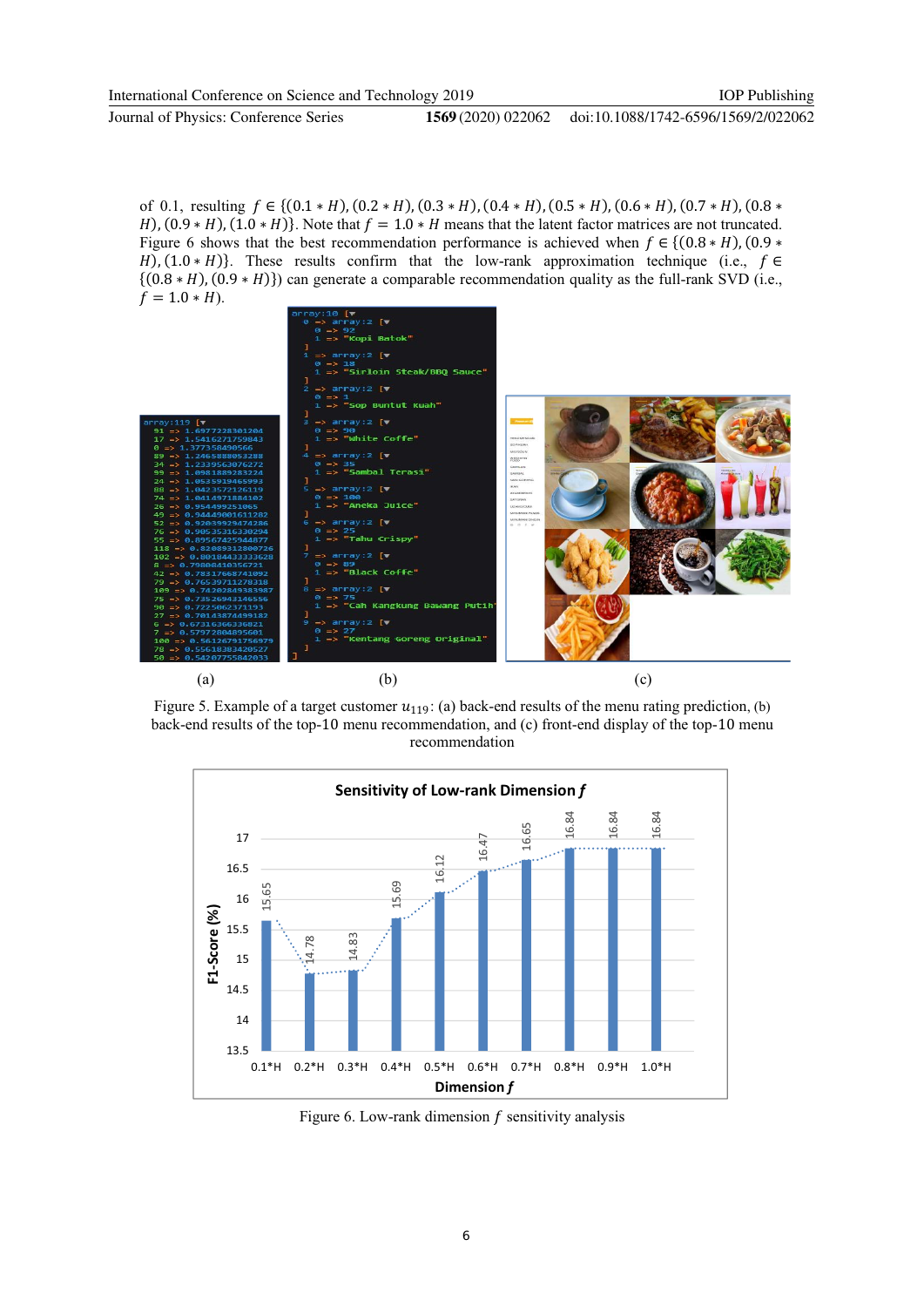Our study applies the low-rank approximation using SVD as the latent factor learning model on restaurant menu recommendation system. To deal with the sparsity problem, we implement the mean imputation technique to fill in the missing rating entries to generate the dense data. The empirical analysis shows that the restaurant menu recommendation system is able to generate a top-10 list of menu recommendations to a target customer. Moreover, we also show that the results of the low-rank approximation using SVD are comparable with that of the full-rank.

#### 6. References

5. Conclusion

- [1] Suryana A, Ariani M, and Lokollo E M 2017 The role of modern markets in influencing lifestyles in indonesia Jurnal Penelitian dan Pengembangan Pertanian 27 10-15
- [2] Ali J and Nath T 2013 Factors affecting consumers' eating-out choices in india: Implications for the restaurant industry Journal of Foodservice Business Research 16 197-209
- [3] Konstan J A and Riedl J 2012 Recommender systems: From algorithms to user experience User Modeling and User-Adapted Interaction 22 101-23
- [4] Aggarwal C C 2016 Recommender systems: The textbook (Switzerland: Springer International Publishing)
- [5] Sarwar B, Karypis G, Konstan J, and Riedl J 2001 Item-based collaborative filtering recommendation algorithms Proc. The 10th International Conference on World Wide Web (Hong Kong) pp 285-95
- [6] Gong S J 2009 Employing user attribute and item attribute to enhance the collaborative filtering recommendation Journal of Software 4 883-90
- [7] Sarwar B, Karypis G, Konstan J, and Riedl J 2000 Application of dimensionality reduction in recommender system - a case study (Minneapolis: Minnesota University Minneapolis Department of Computer Sciencer)
- [8] Koren Y, Bell R, and Volinsky C 2009 Matrix factorization techniques for recommender systems Computer 42 30-37
- [9] Bokde D, Girase S, and Mukhopadhyay D 2015 Matrix factorization model in collaborative filtering algorithms: A survey Procedia Computer Science 49 136-46
- [10] Papagelis M and Plexousakis D 2005 Qualitative analysis of user-based and item-based prediction algorithms for recommendation agents Engineering Applications of Artificial Intelligence 18 781-89
- [11] Sarwar B M, Karypis G, Konstan J, and Riedl J 2002 Recommender systems for large-scale ecommerce: Scalable neighborhood formation using clustering Proc. The 5th International Conference on Computer and Information Technology (Dhaka, Bangladesh) pp 23-28
- [12] Koohi H and Kiani K 2016 User based collaborative filtering using fuzzy c-means Measurement 91 134-39
- [13] Kumar N P and Fan Z 2015 Hybrid user-item based collaborative filtering Procedia Computer Science 60 1453-61
- [14] Phorasim P and Yu L 2017 Movies recommendation system using collaborative filtering and kmeans International Journal of Advanced Computer Research 7 52-59
- [15] Han J, Kamber M, and Pei J 2012 Data mining: Concepts and techniques (Waltham, USA: Morgan Kaufmann)
- [16] Alper M E and Ögüdücü S G 2012 Personalized recommendation in folksonomies using a joint probabilistic model of users, resources and tags Proc. The 11th International Conference on Machine Learning and Applications (ICMLA) (Boca Raton, Florida) pp 368-73
- [17] Begelman G, Keller P, and Smadja F 2006 Automated tag clustering: Improving search and exploration in the tag space Proc. Collaborative Web Tagging Workshop at WWW2006 (Edinburgh, Scotland) pp 15-33
- [18] Pan R, Dolog P, and Xu G 2012 Knn-based clustering for improving social recommender systems Proc. International Workshop on Agents and Data Mining Interaction (Valencia, Spain) pp 115-25